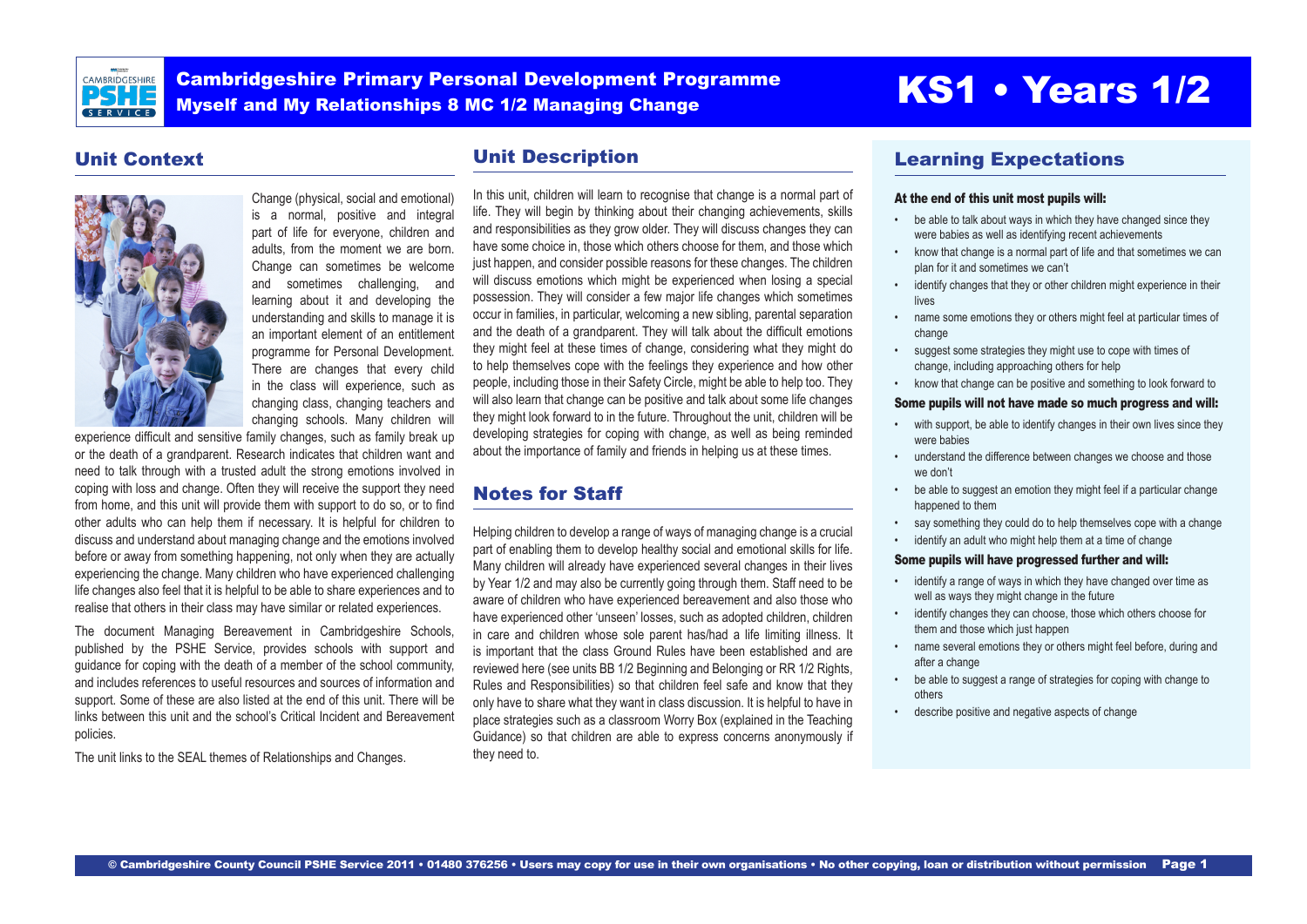Remind the children of their Safety Circles (developed in units BB 1/2 Beginning and Belonging and PS 1/2 Personal Safety) which may provide additional support for children if they are worried about change or experiencing other uncomfortable emotions. Be aware that some children may need further individual support at times of major change and that it is important to build on home-school links so that parents know what is being taught and are able to discuss any particular concerns about their child with the school. It is helpful to have a second adult, such as a teaching assistant, in class when teaching this unit, as they will be able to provide extra support for children who may need it. The SEAL programme provides a number of whole school strategies for helping children to identify and manage feelings such as the Emotional Barometer. This unit also has close links with work in unit ME 1/2 Managing Emotions.

It is important to recognise that staff may be experiencing their own life changes and therefore find aspects of this unit uncomfortable to deliver. There may be times when members of staff need additional support either within or beyond school. For staff working in Cambridgeshire a counselling service is available, and it is important to ensure that they are aware of how to access this when needed. It is also important to recognise that some children experiencing life changes may need professional support and expertise beyond that which the school can offer. Agencies and organisations that can offer such support, or signpost staff or families to it, are listed in Sources of Information and Support at the end of this unit.

## Activities for Recording Assessment

**A** at the end of an activity indicates an opportunity for recording assessment.

**Activities 2.2 and 2.3** Use the post-it notes to assess whether children can suggest changes which might occur in people's lives and whether they are welcome or difficult and chosen by them or for them.

**Activity 5.2** Use the children's messages in cards and choice of recipient for their card to assess whether they can suggest strategies for managing change.

## Out of School Learning

Children could be encouraged to ask their parents/carers questions about changes since they were babies, *e.g. how old they were when they said their first word, first walked etc.* They could also share their strategies for managing change with their parents/carers at home, using ideas from activities in learning objective 4. They could find out about changes in their parents'/carers' lives using [SEAL Changes Family Activities \(Gold Set\),](http://www.j9solutions.co.uk/pshe/NDChangesFamilyActivities.pdf) especially *My changes* and *My life journey.* 

They could also *use When I was young* to find out about changes for grandparents or elderly friends since they were children. Use the [SEAL](http://www.j9solutions.co.uk/pshe/NDChangesFamilyActivities.pdf) [Relationships Family Activities \(Gold Set\)](http://www.j9solutions.co.uk/pshe/NDChangesFamilyActivities.pdf) activity *Special People* to encourage conversation at home about important people in their lives now and in the past. The activities *Old friends* and *Remembering* encourage families to talk about special people they no longer see, either because they have moved far away or because they have died.

## Sensitive Issues

Sensitive issues to be aware of are marked in the **Points to Note** column with this symbol.



As in **Notes for Staff** above, be aware of and sensitive to the circumstances of individual children when planning and delivering this unit. If children are experiencing major change in their lives, they may need additional individual support

both to help them cope with difficult emotions in and out of school, and also to help them feel safe as they access the learning in this unit. Be aware that children may have experienced major change before they were in your class or school. Communication with parents and carers about the content of this unit of work before, during and after delivering it is therefore crucial to ensure that you are sensitive to all children's needs. All children react in different ways to times of change and may exhibit a range of behaviours. It is important to help children find appropriate ways of expressing their emotions, as well as helping them learn to be tolerant and kind towards others who are experiencing difficult times of change.



## Resources for This Unit

Specific resources for delivering the **Teaching Activities** in this Unit are referred to in the **Points to Note** column as appropriate.

Generic resources to support teaching and learning are also referred to in the **Points to Note** column.

All these resources can be accessed and downloaded using the **PD Planning Tool.**

Additionally, on screen users can access directly any resource shown in red type by clicking on it:

For example:

See **Teaching Guidance** for information on Circle Time and using the Draw and Write technique.

A full list of resources is included at the end of this guide.

## Linked Units

- **BB 1/2 Beginning and Belonging**
- **FF 1/2** Family and Friends
- **ME 1/2** My Emotions
- **SR 2** Sex and Relationships Education
- **WT 1/2** Working Together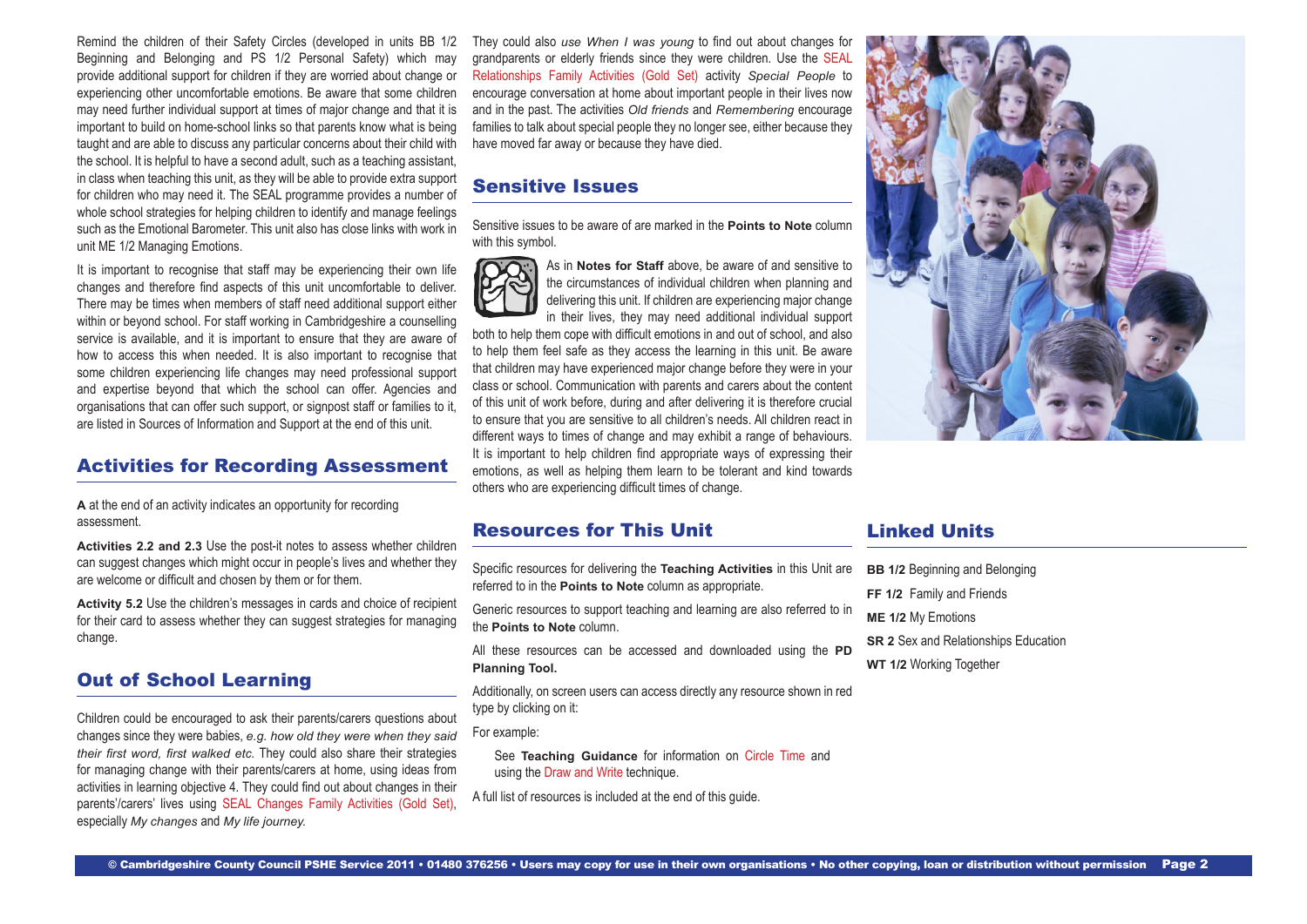# *Contents*

## *[Section A - Recognising and Understanding Change 4](#page-3-0)*

- [1. To recognise that they are growing and that their achievements, skills and responsibilities are changing.](#page-3-0)
- [2. To be able to understand that there are changes they can choose for themselves and changes they cannot do anything about.](#page-4-0)

## *[Section B - Coping with emotions in loss and change situations](#page-6-0) 7*

- [3. To be able to name some of the emotions that may be felt in situations involving the loss of special possessions.](#page-6-0)
- [4. To develop strategies for coping with difficult emotions](#page-7-0).

## *[Section C - Processing the Learning 10](#page-9-0)*

[5. To understand what they have learned and be able to share it with others.](#page-9-0)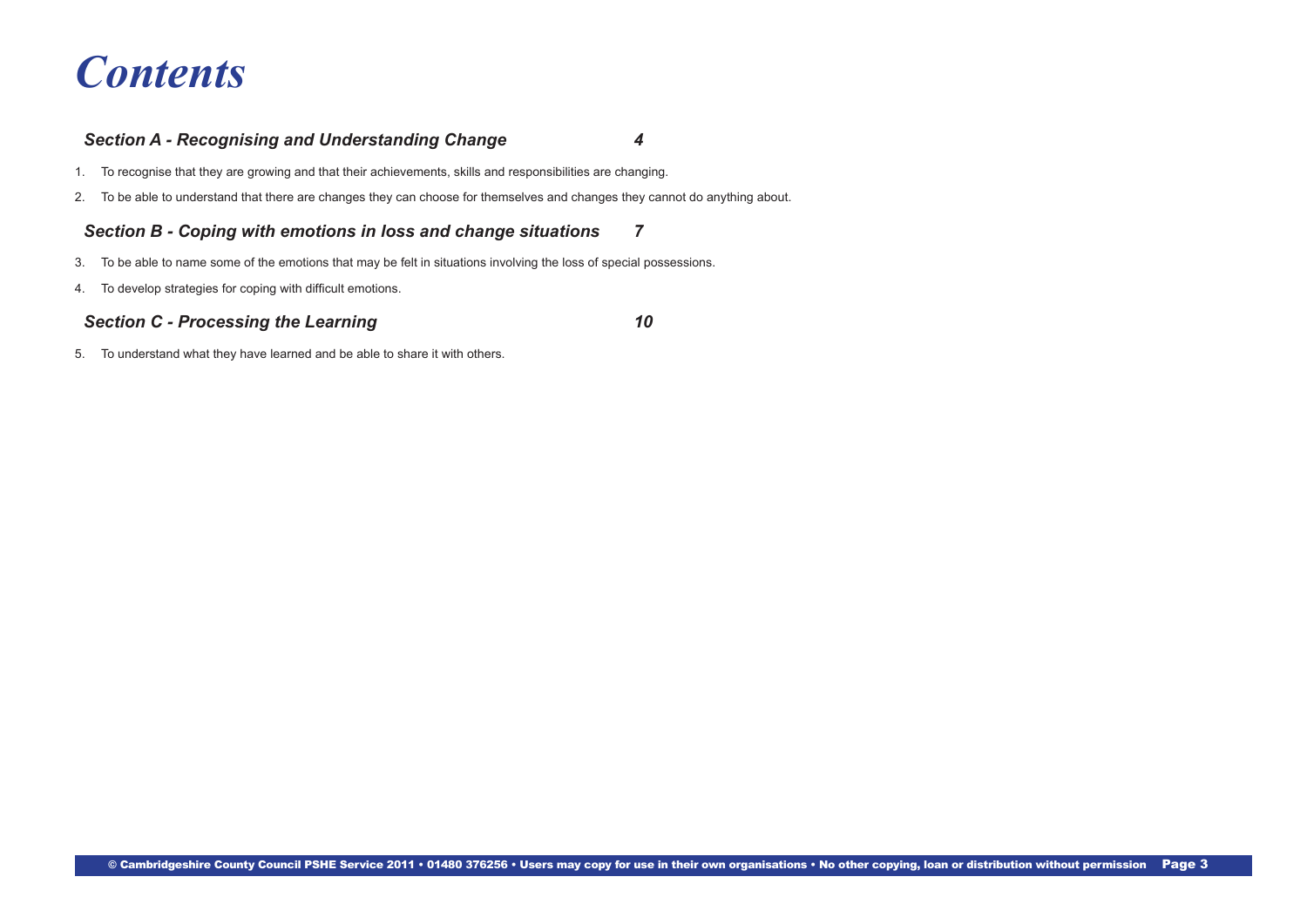<span id="page-3-0"></span>

| <b>Section A - Recognising and Understanding Change</b>                                                               |                                                                                                                                                                                                                        |                                                                                                                                                                                                                                                                                                                                                                                                                                                                                                                                                                                                                                                                                             |                                                                                                                                                                                                                                                                                                                                                                                                                                                                                                          |  |
|-----------------------------------------------------------------------------------------------------------------------|------------------------------------------------------------------------------------------------------------------------------------------------------------------------------------------------------------------------|---------------------------------------------------------------------------------------------------------------------------------------------------------------------------------------------------------------------------------------------------------------------------------------------------------------------------------------------------------------------------------------------------------------------------------------------------------------------------------------------------------------------------------------------------------------------------------------------------------------------------------------------------------------------------------------------|----------------------------------------------------------------------------------------------------------------------------------------------------------------------------------------------------------------------------------------------------------------------------------------------------------------------------------------------------------------------------------------------------------------------------------------------------------------------------------------------------------|--|
| <b>Learning Objectives</b>                                                                                            | <b>Possible Success Criteria</b>                                                                                                                                                                                       | <b>Teaching Activities</b>                                                                                                                                                                                                                                                                                                                                                                                                                                                                                                                                                                                                                                                                  | <b>Points to Note</b>                                                                                                                                                                                                                                                                                                                                                                                                                                                                                    |  |
| 1. To recognise that they<br>are growing and that their<br>achievements, skills and<br>responsibilities are changing. | To be able to:<br>• say some things I can<br>do now which I couldn't<br>do when I was a baby<br>• say something I have<br>achieved<br>suggest what it might<br>mean if someone says<br>'things are going to<br>change' | 1.1 In Circle Time, ask the children to complete the sentence stem,<br>When I was a baby I couldn't, now I can. As the children<br>contribute, compile a class list of the things they can do. Ask the<br>children to look over the list and offer explanations as to why they<br>are now able to do these things, e.g. I'm bigger; I have more skills<br>with my hands; I have been to school to learn; I can talk now; I'm<br>better at looking after myself.                                                                                                                                                                                                                             | • This links with work on growing up and personal<br>responsibilities in unit SR 2 Sex and Relationships<br>Education.<br>Children could be invited to bring in photos of<br>themselves as babies or toddlers, which could support<br>discussion about how they have changed. This links<br>with work on identity in unit DC 1/2 Diversity and<br><b>Communities.</b><br>Be sensitive to the needs of any child who may not<br>have photographs to bring.<br>For Circle Time, see the Teaching Guidance. |  |
|                                                                                                                       |                                                                                                                                                                                                                        | 1.2 In Circle Time, ask the children to tell a partner the goals they<br>have reached in a range of activities, e.g. riding bikes, swimming,<br>dancing, singing, reading, climbing, scoring etc. Ask the partners to<br>feed back the achievement of which their partner was most proud,<br>e.g. Sally's best achievement was when she jumped off the highest<br>diving board in Spain; Reena's best physical achievement was<br>when she danced in front of an audience. Then ask the children<br>to think of something they want to achieve when they are older.<br>Emphasise that our bodies, minds and skills are always changing<br>and this helps us to do the things we want to do. | This links with work on developing skills and working<br>towards personal goals in unit WT 1/2 Working<br>Together.                                                                                                                                                                                                                                                                                                                                                                                      |  |
|                                                                                                                       |                                                                                                                                                                                                                        | 1.3 Ask the children to imagine what they think it might mean if their<br>parent or carer said 'things are going to change round here.' Ask<br>the children to draw and write about what might change at home<br>and what they would think and feel about these changes. Read<br><b>Changes, and discuss the real and imagined changes. What</b><br>advice would the children give to Joe before he knows what the<br>change is and once the baby sister has arrived?                                                                                                                                                                                                                       |                                                                                                                                                                                                                                                                                                                                                                                                                                                                                                          |  |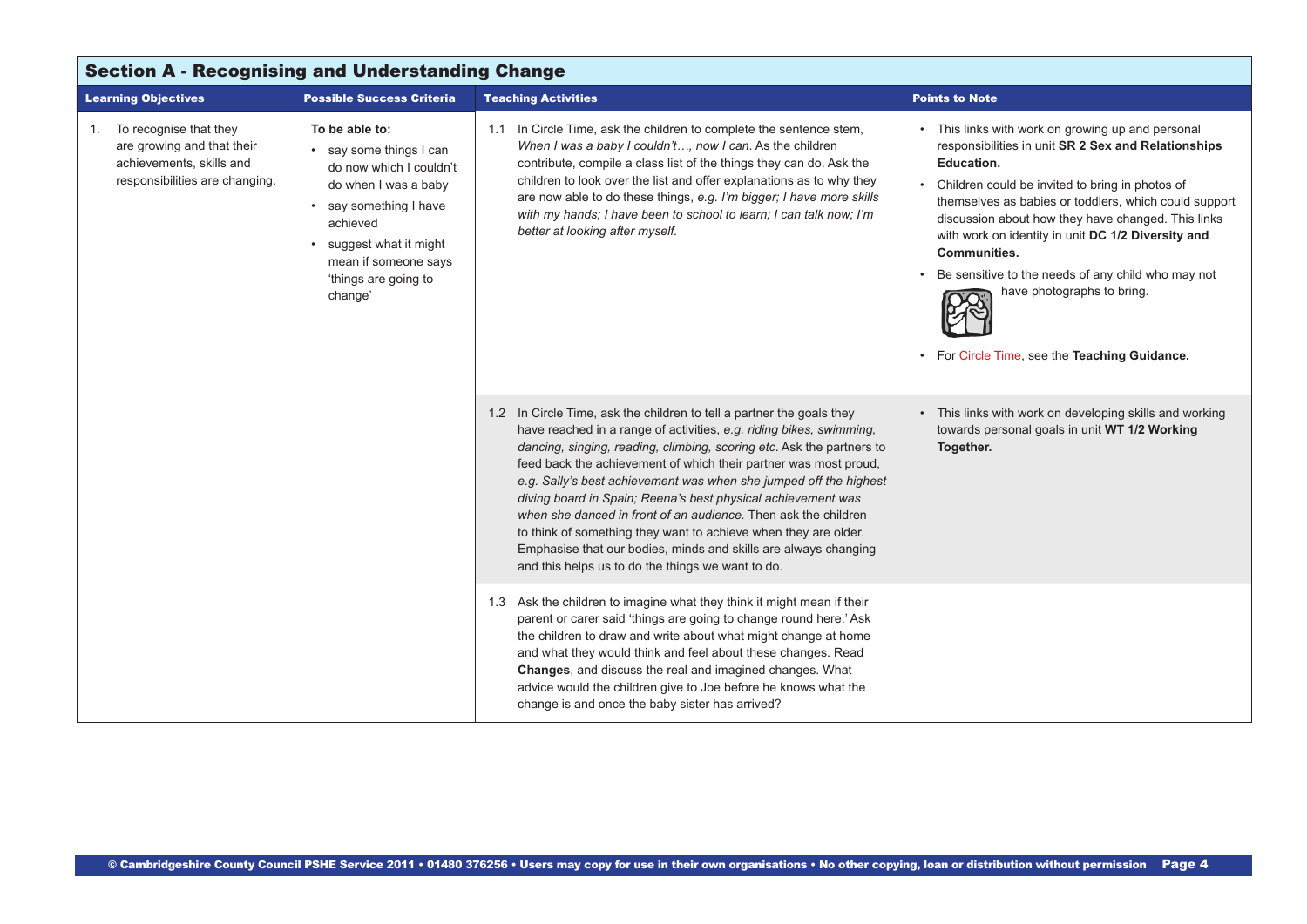<span id="page-4-0"></span>

| <b>Learning Objectives</b>                                                                                                                  | <b>Possible Success Criteria</b>                                                                                                                                                                         | <b>Teaching Activities</b>                                                                                                                                                                                                                                                                                                                                                                                                                                                                                                                                                                                                                                                                                                                                                                                                                                                                                                      | <b>Points to Note</b>                                                                                                                                                                                                                                                                                                                                                                                                                                                                                 |  |
|---------------------------------------------------------------------------------------------------------------------------------------------|----------------------------------------------------------------------------------------------------------------------------------------------------------------------------------------------------------|---------------------------------------------------------------------------------------------------------------------------------------------------------------------------------------------------------------------------------------------------------------------------------------------------------------------------------------------------------------------------------------------------------------------------------------------------------------------------------------------------------------------------------------------------------------------------------------------------------------------------------------------------------------------------------------------------------------------------------------------------------------------------------------------------------------------------------------------------------------------------------------------------------------------------------|-------------------------------------------------------------------------------------------------------------------------------------------------------------------------------------------------------------------------------------------------------------------------------------------------------------------------------------------------------------------------------------------------------------------------------------------------------------------------------------------------------|--|
| To be able to understand<br>2.<br>that there are changes they<br>can choose for themselves<br>and changes they cannot do<br>anything about. | To be able to:<br>say some things they<br>have learned since<br>starting school<br>suggest why changes<br>in friendships might<br>happen                                                                 | As a class, drawing on what they shared in activity 1.1, make a list<br>2.1<br>on the whiteboard of things the children can do now that they could<br>not do when they first started school. Ask them how they think they<br>have learned those things, emphasising that they have had to play<br>an active part in this - it didn't just happen. Ask the children for<br>changes in their likes and dislikes (in food and clothes for example).<br>and add these to the list.                                                                                                                                                                                                                                                                                                                                                                                                                                                  | This links to work in SEAL Going for Goals Y1/2 (Blue)<br>and unit WT 1/2 Working Together.                                                                                                                                                                                                                                                                                                                                                                                                           |  |
|                                                                                                                                             | suggest changes I<br>or other people have<br>experienced in life<br>recognise that there<br>are some changes I<br>can choose and others<br>which I can't<br>know that change is a<br>normal part of life | Talk about changes in friendships and the reasons why they<br>2.2<br>sometimes happen (people moving house, changing classes,<br>changes in things we enjoy doing etc.).<br>Ask for any other examples of changes children have experienced<br>in their lives (or know that other people have experienced). Using<br>the idea of changing class, talk with the children about how some<br>of the changes involved are welcome and wanted (they might be<br>looking forward to being with the new teacher), some changes<br>are wanted less and can be difficult (they might be worried about<br>the work expected of them or about being with different friends).<br>Emphasise the fact that change is normal, and that although we do<br>not know all the changes that will happen, we do know that things<br>don't stay the same for any of us, and that we will all experience a<br>lot of different changes in our lives. A | Children may choose to share here changes in their<br>family situations, such as bereavement,<br>separation or divorce, new babies etc.<br>See Resources to support this unit for<br>book suggestions on these themes. See<br>Sources of Information and Support for<br>organisations which can offer guidance and support on<br>these issues. Activities in section 4 address some of<br>these in more detail, including how children could cope<br>with the difficult emotions they may experience. |  |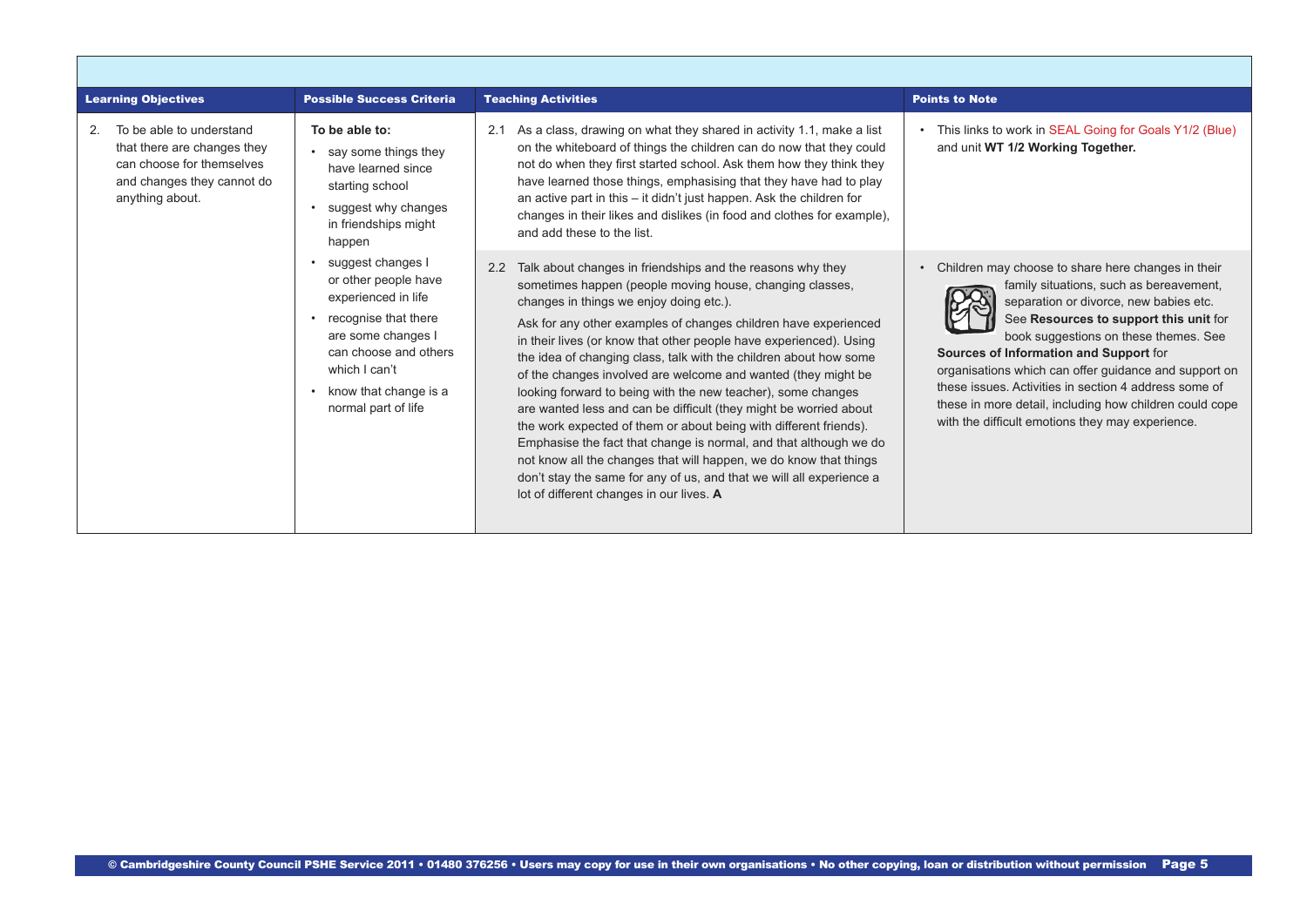| <b>Learning Objectives</b> | <b>Possible Success Criteria</b> | <b>Teaching Activities</b>                                                                                                                                                                                                                                                                                                                                                                                                                                                                                                                                                                                            | <b>Points to Note</b>                                                                                                           |
|----------------------------|----------------------------------|-----------------------------------------------------------------------------------------------------------------------------------------------------------------------------------------------------------------------------------------------------------------------------------------------------------------------------------------------------------------------------------------------------------------------------------------------------------------------------------------------------------------------------------------------------------------------------------------------------------------------|---------------------------------------------------------------------------------------------------------------------------------|
|                            |                                  | 2.3 Involve the children in categorising the changes they have listed (on<br>post it notes) under the following headings: Changes they can't do<br>anything about, Changes they can choose, and Changes they can<br>make happen. This can be done through moving statements around<br>on the whiteboard, putting the post it notes in three P.E. hoops or<br>through the children moving around the classroom and standing in<br>places designated for each heading. Tell the children that, later in<br>this unit, you will be talking about how change feels and how we<br>can help ourselves in times of change. A | Further work on making changes in school and making<br>choices about behaviour can be found in SEAL<br>Changes Year 1-2 (Blue). |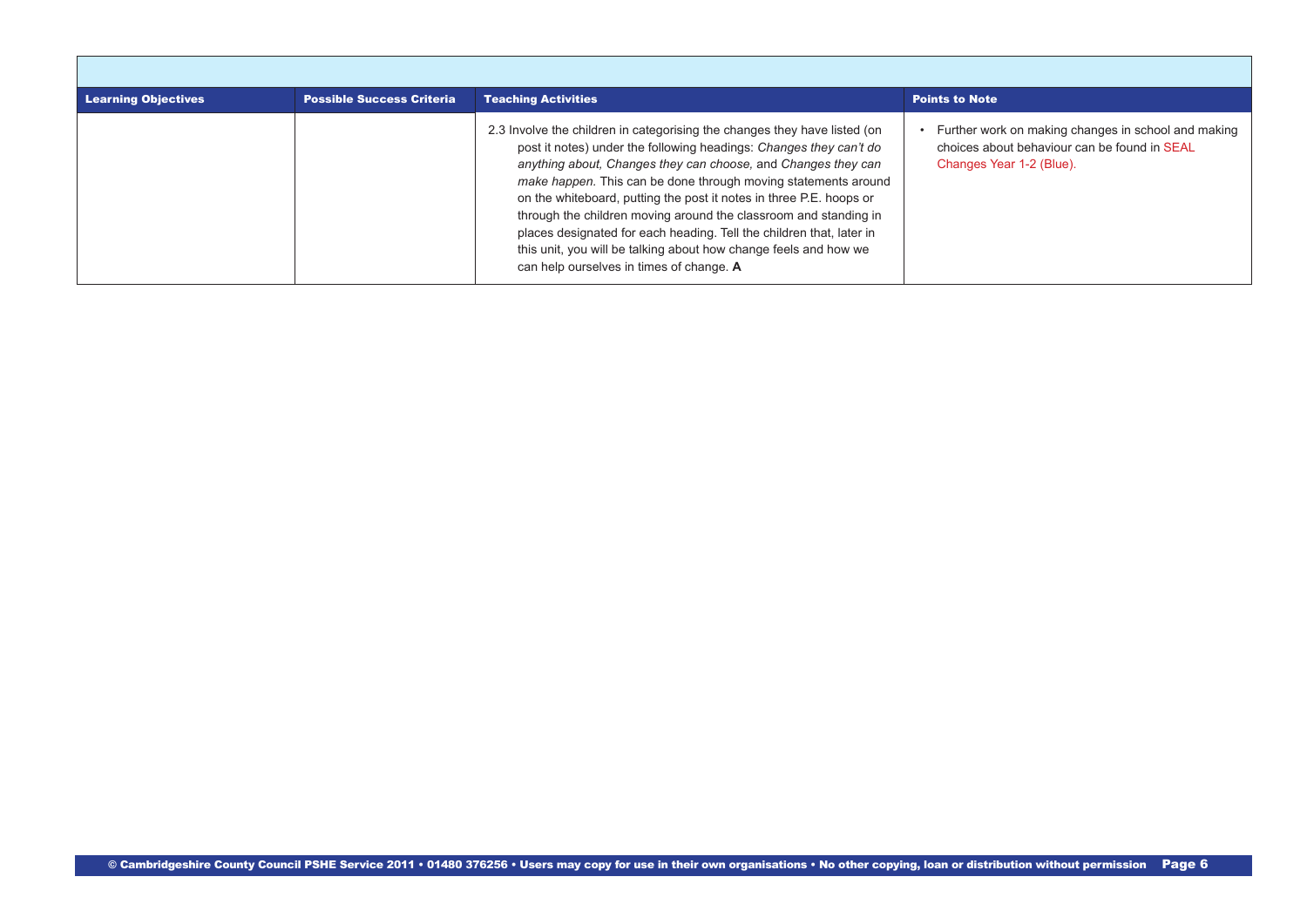<span id="page-6-0"></span>

| <b>Section B - Coping with emotions in loss and change situations</b>                                                            |                                                                                                                                                                                                                         |                                                                                                                                                                                                                                                                                                                                                                                                                                                                                                                                                                                                                                                                                                                                                                  |                                                                                                                                                                                                                                                                                                                                |  |
|----------------------------------------------------------------------------------------------------------------------------------|-------------------------------------------------------------------------------------------------------------------------------------------------------------------------------------------------------------------------|------------------------------------------------------------------------------------------------------------------------------------------------------------------------------------------------------------------------------------------------------------------------------------------------------------------------------------------------------------------------------------------------------------------------------------------------------------------------------------------------------------------------------------------------------------------------------------------------------------------------------------------------------------------------------------------------------------------------------------------------------------------|--------------------------------------------------------------------------------------------------------------------------------------------------------------------------------------------------------------------------------------------------------------------------------------------------------------------------------|--|
| <b>Learning Objectives</b>                                                                                                       | <b>Possible Success Criteria</b>                                                                                                                                                                                        | <b>Teaching Activities</b>                                                                                                                                                                                                                                                                                                                                                                                                                                                                                                                                                                                                                                                                                                                                       | <b>Points to Note</b>                                                                                                                                                                                                                                                                                                          |  |
| To be able to name some of<br>3.<br>the emotions that may be felt<br>in situations involving the loss<br>of special possessions. | To be able to:<br>• say how it feels when I<br>lose something special<br>suggest what I might<br>$\bullet$<br>do if I lose something<br>special<br>know that sometimes<br>we find lost things and<br>sometimes we don't | In Circle Time, ask the children to complete the sentence stem:<br>3.1<br>Something I lost once was It made me feel                                                                                                                                                                                                                                                                                                                                                                                                                                                                                                                                                                                                                                              | If you have a Worry Box in class, this would be useful<br>in enabling the children to express concerns about<br>loss and the feelings they may be experiencing. You<br>can then respond to these worries on an individual<br>basis. See the Teaching Guidance for further<br>information.                                      |  |
|                                                                                                                                  |                                                                                                                                                                                                                         | Ask the children to close their eyes and think of something that is<br>3.2<br>important or precious to them, then to imagine that one morning<br>they go to look at it and it is gone. Ask the children to discuss in<br>pairs how it feels and what action they might take. Each pair then<br>decides on two 'feelings' words and two possible courses of action<br>to share with the class.                                                                                                                                                                                                                                                                                                                                                                    | Encourage children to use a broad range of words<br>for emotions, e.g. for 'I felt sad', use 'I felt upset/down<br>in the dumps/like crying/low/gloomy/hurting/sorry'.<br>Further work on this can be found in unit ME 1/2 My<br>Emotions.                                                                                     |  |
|                                                                                                                                  |                                                                                                                                                                                                                         | Read a story which describes someone losing a special<br>3.3<br>possession. If possible, pause during the story, at the point where<br>the character realises their special possession is missing. Ask the<br>children what the character might be feeling and what advice they<br>would give. Complete the story and ask the children to draw the<br>character reunited with their possession. Round the edge of the<br>drawing, ask them to write the 'feelings' words that now apply e.g.<br>relieved, thankful, angry with themselves for losing it at all, happy.<br>Talk to the children about what it feels like when we don't find<br>something again. Ask them to suggest things we or other people<br>could do, to help us feel better about the loss. | You could use one of the following books: Dogger<br>Shirley Hughes; Tatty Ratty Helen Cooper or Where's<br>my teddy? Jez Alborough<br>Make sure the children know that feeling sad is<br>sometimes uncomfortable but that it is normal and that<br>if we lose something very precious, we might feel sad<br>for a longer time. |  |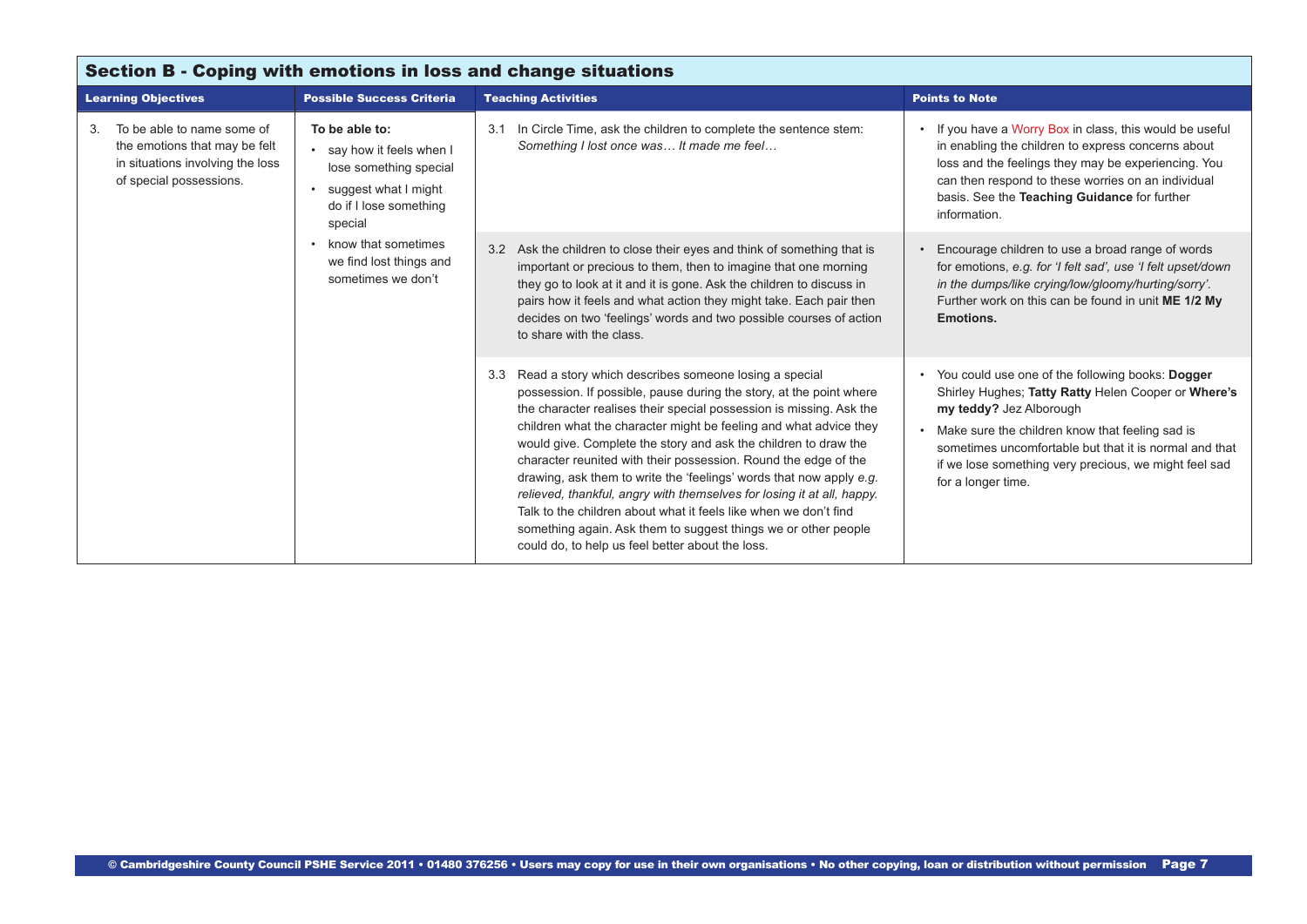<span id="page-7-0"></span>

| <b>Learning Objectives</b>                                         | <b>Possible Success Criteria</b>                                                                                                                                                                                                                                                                                     | <b>Teaching Activities</b>                                                                                                                                                                                                                                                                                                                                                                                                                                                                                                                                                                                                                                                                                                                                                                                                                                                                                        | <b>Points to Note</b>                                                                                                                                                                                                                                                                                                                                                                                                                                                                                                                                                                                                                                                                            |  |
|--------------------------------------------------------------------|----------------------------------------------------------------------------------------------------------------------------------------------------------------------------------------------------------------------------------------------------------------------------------------------------------------------|-------------------------------------------------------------------------------------------------------------------------------------------------------------------------------------------------------------------------------------------------------------------------------------------------------------------------------------------------------------------------------------------------------------------------------------------------------------------------------------------------------------------------------------------------------------------------------------------------------------------------------------------------------------------------------------------------------------------------------------------------------------------------------------------------------------------------------------------------------------------------------------------------------------------|--------------------------------------------------------------------------------------------------------------------------------------------------------------------------------------------------------------------------------------------------------------------------------------------------------------------------------------------------------------------------------------------------------------------------------------------------------------------------------------------------------------------------------------------------------------------------------------------------------------------------------------------------------------------------------------------------|--|
| To develop strategies for<br>4.<br>coping with difficult emotions. | To be able to:<br>• say some feelings I<br>might have at times of<br>change<br>• say what I might do to<br>help myself cope with<br>the feelings<br>know that other people<br>can help me when<br>changes happen<br>say some ways in which<br>my likes and dislikes<br>have changed or might<br>change in the future | In Circle Time, use a puppet to tell a story of having a new baby<br>4.1<br>brother or sister. Conduct a role play version of Circle of Feelings<br>where you take the puppet around the circle or wear a hat or scarf<br>to show that you are playing the role of the older child in the story.<br>Once the children have suggested feelings for the character, ask<br>them to say what Mum and/or Dad did to help them feel better<br>about the new sibling. Ask them to suggest anything the older child<br>could have done differently, e.g. talk to their parents about how<br>they were feeling; talk to another adult from their Safety Circle;<br>spend some time doing something they like. Then ask them what<br>the parents/carers could have done differently, e.g. make sure they<br>spend time with the older child too; ask them how they are feeling;<br>give a hug; cook their favourite dinner. | Alternatively, you could use a book such as The Baby<br>(But I'd have liked a hamster), Just Like You Did or<br>I'm still important.<br>This links with the SEAL Emotional Barometer and<br>Feelings Detective.<br>For Circle of Feelings, see the Teaching Guidance.<br>It is important to recognise that there may be<br>situations where children need support<br>beyond the school and family. See<br>Sources of Information and Support for<br>organisations which offer further guidance.<br>Safety Circles are developed in units BB 1/2<br>Beginning and Belonging and PS 1/2 Personal<br>Safety and are also used in other units. See the<br>Teaching Guidance for further information. |  |
|                                                                    |                                                                                                                                                                                                                                                                                                                      | 4.2 Read The Owl Who Was Afraid of the Dark, Ask the children<br>how Plop's view of the dark changed (he went from saying 'Dark<br>is Nasty' to 'Dark is Super' by the end). Ask them how the other<br>people in the story helped him (his parents and those he visited).<br>Ask them to think about ways that their likes and dislikes have<br>changed since they were little. Talk with the children about how<br>some things about us stay the same and others change. Ask the<br>children to think ahead to when they are older and suggest how<br>things might change, e.g. they might like to drink tea or coffee;<br>they might like watching different programmes on TV; they might<br>like different kinds of music. Emphasise that although change can<br>sometimes be difficult, it can also be exciting and something to look<br>forward to.                                                          |                                                                                                                                                                                                                                                                                                                                                                                                                                                                                                                                                                                                                                                                                                  |  |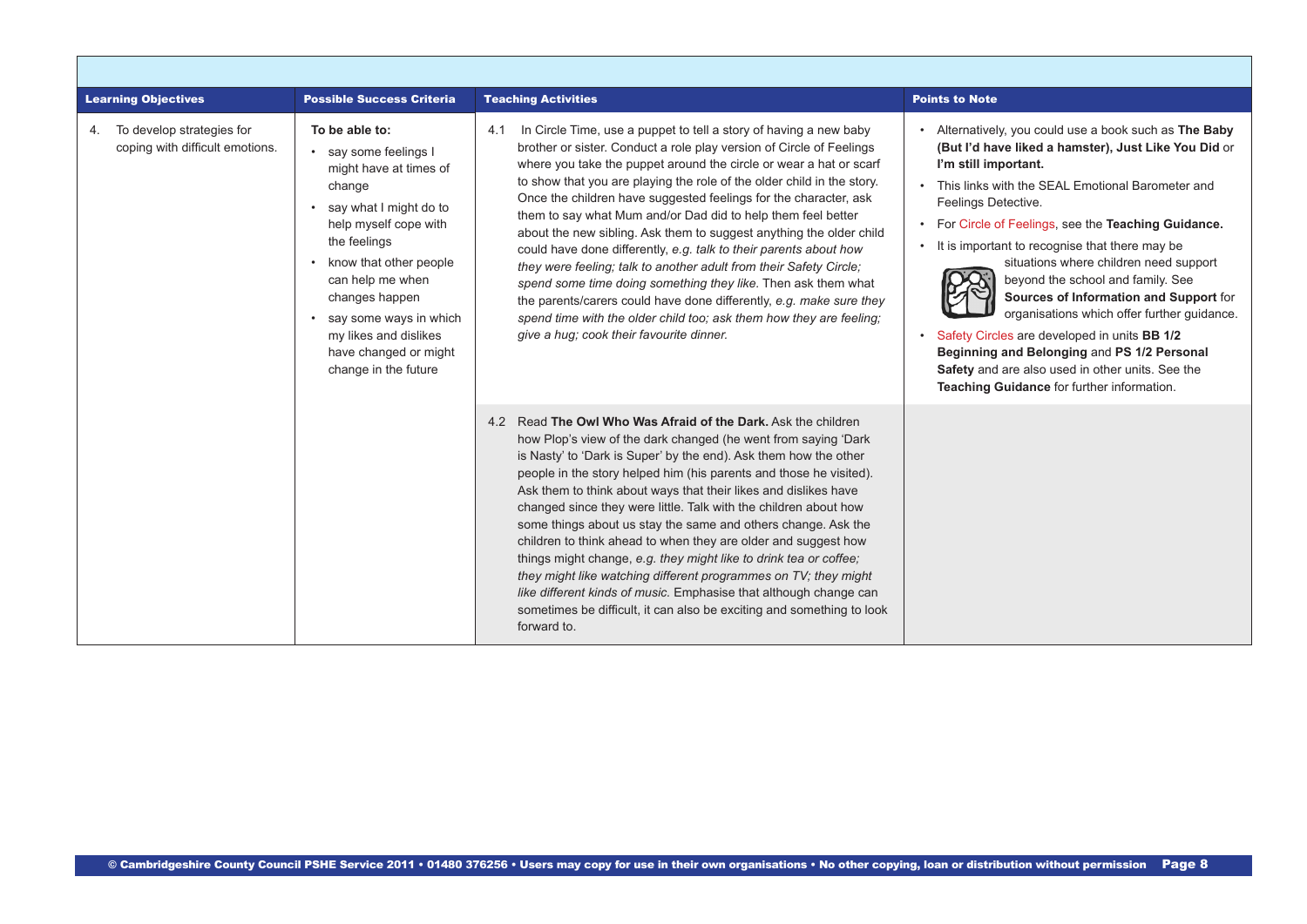| <b>Learning Objectives</b> | <b>Possible Success Criteria</b> | <b>Teaching Activities</b>                                                                                                                                                                                                                                                                                                                                                                                                                                                                                                                                                                                                                                                                                                                                                                                                                                                                                                                                                                                                                                                                     | <b>Points to Note</b>                                                                                                                                                                                                                                                                                                                                                                                                                                                                                                                                                                                                                                                                                                                                                                                                                                                                                                                   |
|----------------------------|----------------------------------|------------------------------------------------------------------------------------------------------------------------------------------------------------------------------------------------------------------------------------------------------------------------------------------------------------------------------------------------------------------------------------------------------------------------------------------------------------------------------------------------------------------------------------------------------------------------------------------------------------------------------------------------------------------------------------------------------------------------------------------------------------------------------------------------------------------------------------------------------------------------------------------------------------------------------------------------------------------------------------------------------------------------------------------------------------------------------------------------|-----------------------------------------------------------------------------------------------------------------------------------------------------------------------------------------------------------------------------------------------------------------------------------------------------------------------------------------------------------------------------------------------------------------------------------------------------------------------------------------------------------------------------------------------------------------------------------------------------------------------------------------------------------------------------------------------------------------------------------------------------------------------------------------------------------------------------------------------------------------------------------------------------------------------------------------|
|                            |                                  | 4.3 Read a story such as The Grandad Tree which talks about the<br>death of an elderly relative. Ask the children how they think the<br>characters were feeling when the person died. Encourage them to<br>use a range of vocabulary to describe the feelings. Ask them what<br>sort of things helped the characters to cope with the loss of their<br>special person.                                                                                                                                                                                                                                                                                                                                                                                                                                                                                                                                                                                                                                                                                                                         | Alternatively you could use a book such as I Miss You<br>which talks about what it might feel like and what you<br>might expect when someone dies.<br>If you have a child in your class who has recently<br>experienced bereavement, you may wish<br>to talk to them before carrying out these<br>discussions. It is important not to avoid<br>teaching about bereavement, as all<br>children will need to understand this area and it may<br>also reassure the child that they are not alone in their<br>experiences.<br>• This activity may lead to children asking questions or<br>expressing views about what happens to<br>people when they die. It is important to be<br>respectful of the views and religious<br>beliefs of families. Help the children to<br>understand that people who die do not<br>come back and therefore using the words someone<br>has "gone" or has "fallen asleep" may confuse children<br>of this age. |
|                            |                                  | Use a book about family break up such as Mum and Dad Glue.<br>4.4<br>Ask the children to brainstorm feelings the little boy might be<br>experiencing in the early stages of the book, e.g. sadness, worry,<br>fear, anger. Ask the children to explain what the lady in the glue<br>shop said which helped him feel better. Ask them what sort of<br>changes might happen to the little boy now that his mum and dad<br>are separating, e.g. he might have to move to a new house; he<br>might not see one of his parents much; he might have to move<br>school; he might have to go somewhere new at the weekends. Ask<br>the children what stayed the same for the little boy (e.g. his parents<br>both love him). Ask the children to imagine they come to school one<br>day and their friend is sad because his/her parents are separating.<br>Ask the children what they might say or do to help the person, e.g.<br>sit with them; be with them at playtime; let them cry; share a snack<br>with them; remind them that both parents still love them; tell them to<br>talk to a teacher. | Be sensitive to any children who are currently<br>experiencing parental separation or who<br>already have two homes. There may also<br>be children who have only one parent. Also<br>help to reassure children that this does not<br>happen in every family. You may like to refer back to<br>work on different family patterns in FF 1/2 Family and<br>Friends.                                                                                                                                                                                                                                                                                                                                                                                                                                                                                                                                                                        |

- F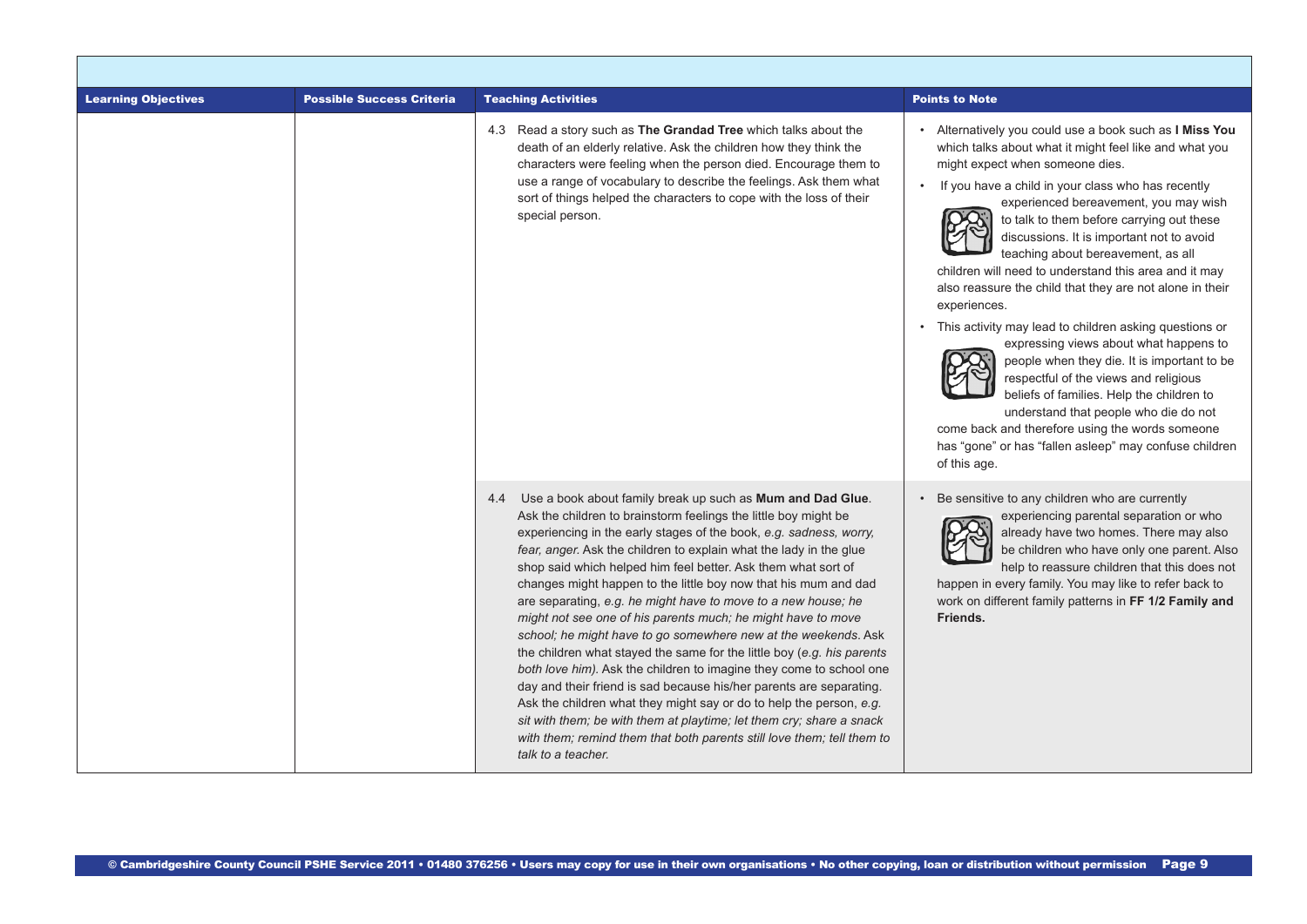<span id="page-9-0"></span>

| <b>Section C - Processing the Learning</b> |                                                                                                                                    |                                  |                                                                                                                                                                                                                                                                                                                                                                                                                                                                                                                                                                                                                                                                                  |                                                                              |
|--------------------------------------------|------------------------------------------------------------------------------------------------------------------------------------|----------------------------------|----------------------------------------------------------------------------------------------------------------------------------------------------------------------------------------------------------------------------------------------------------------------------------------------------------------------------------------------------------------------------------------------------------------------------------------------------------------------------------------------------------------------------------------------------------------------------------------------------------------------------------------------------------------------------------|------------------------------------------------------------------------------|
|                                            | <b>Learning Objectives</b>                                                                                                         | <b>Possible Success Criteria</b> | <b>Teaching Activities</b>                                                                                                                                                                                                                                                                                                                                                                                                                                                                                                                                                                                                                                                       | <b>Points to Note</b>                                                        |
| 5.                                         | To be able to:<br>To understand what they have<br>learned and be able to share<br>it with others.<br>share my ideas with<br>others | • say what I have learned        | Return to the Changes book and ask the children what advice they<br>5.1<br>would give Joe now, having completed this unit.                                                                                                                                                                                                                                                                                                                                                                                                                                                                                                                                                       |                                                                              |
|                                            |                                                                                                                                    |                                  | Ask the children to think of animals which demonstrate change,<br>5.2<br>e.g. a caterpillar becoming a butterfly; a tadpole becoming a frog; a<br>chameleon changing colour; a chick hatching out of an egg. Then<br>ask them to suggest some of the changes they have been talking<br>about in this unit, e.g. moving house, new baby, family change,<br>friendship change, losing something, starting something new etc.<br>Ask them to think of someone they know who is facing a change at<br>the moment and make a card for them, maybe adding a message<br>they have learned during this unit. They could use the animals you<br>have talked about to decorate the card. A |                                                                              |
|                                            |                                                                                                                                    |                                  | Use a Carousel and ask the children to talk to their partner about<br>5.3<br>a change which has happened to them or to someone they know.<br>With a new partner, talk about what sort of things they might do to<br>help themselves next time they face a change in their own lives.                                                                                                                                                                                                                                                                                                                                                                                             | For information about using a Carousel, see the<br><b>Teaching Guidance.</b> |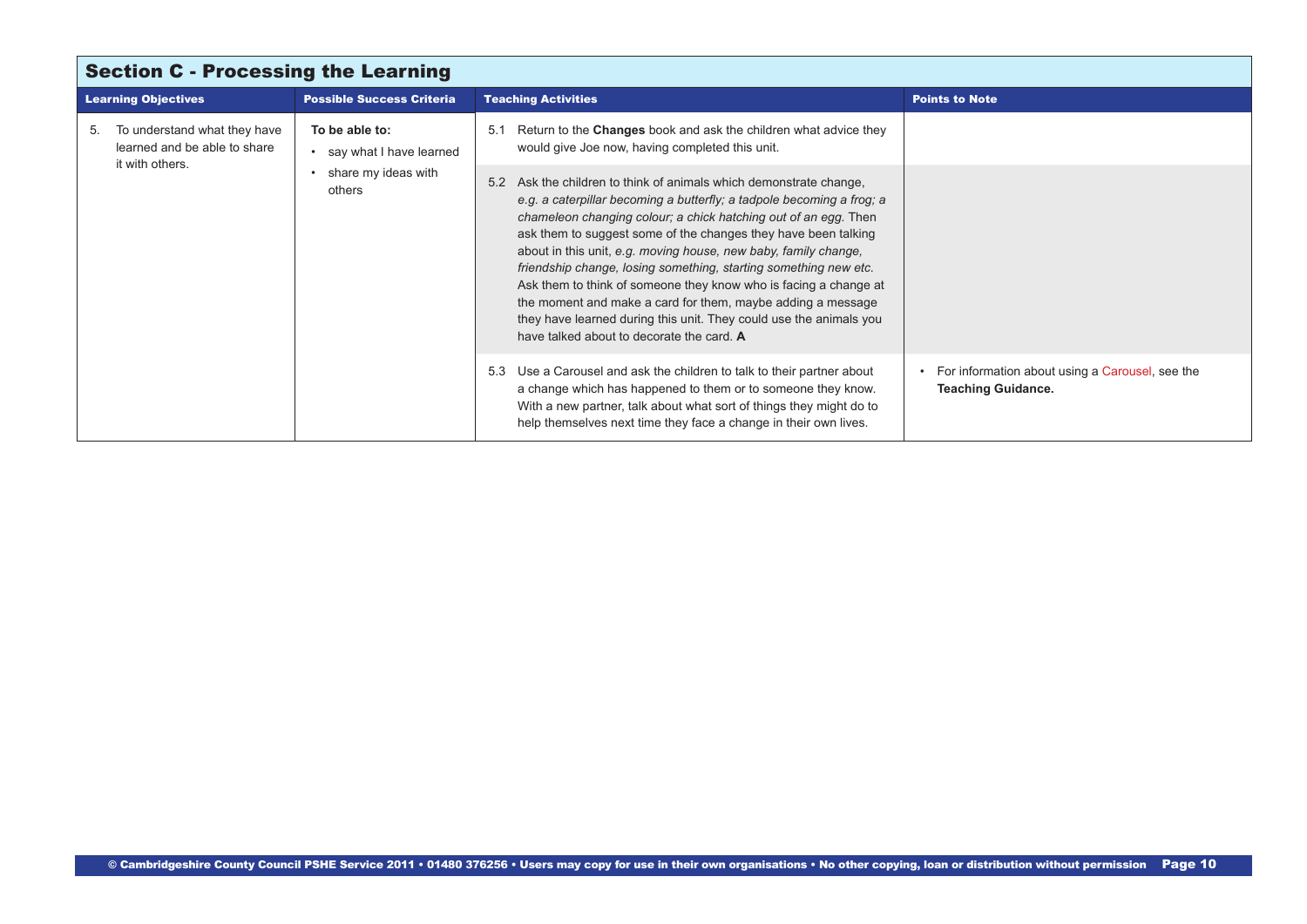## Resources to Support this Unit

**The following resources are included in the MC 1/2 Resource Pack linked to this unit: These resources are directly referenced within this unit Changes** Anthony Browne **Dogger** Shirley Hughes **Tatty Ratty** Helen Cooper **Where's my teddy?** Jez Alborough **The Baby (But I'd have liked a hamster)** India Knight **Just Like You Did** Marjorie Newman **I'm still important** Jen Green **The Grandad Tree** Trish Cooke **I Miss You** Pat Thomas **Mum and Dad Glue** Kes Gray **The Owl Who Was Afraid of the Dark** Jill Tomlinson

**These may also support work on this unit:** New baby: **Welcoming a New Baby** Mary Auld

#### Loss/Bereavement:

**Grandma's Purple Flowers** Adjoa J Burrowes **A Place in my Heart** Annette Aubrey **The Heart and the Bottle** Oliver Jeffers **Jim's Dog, Muffins** Miriam Cohen **Always and Forever** Alan Durant **Goodbye Mog** Judith Kerr **My Henry** Judith Kerr

Family change/separation: **There For You Annette Aubrey Was It the Chocolate Pudding?** Sandra Levin **Two Homes** Claire Masurel **Since Dad Left Caroline Binch Two of Everything** Babette Cole **Good-Bye Daddy!** Brigitte Weninger

Other: **Daddy Will You Miss Me?** Wendy McCormick **Jim's Lion** Russell Hoban

### **SEAL [Changes Year 1-2 \(Blue\)](http://www.j9solutions.co.uk/pshe/NDChangesY12.pdf)**

#### **Life Changes** Tacade [www.tacade.com](http://www.tacade.com)

A toolkit for schools that provides a proactive whole school approach to teaching about loss and change in children's lives and to supporting children who are coping with loss and change situations.